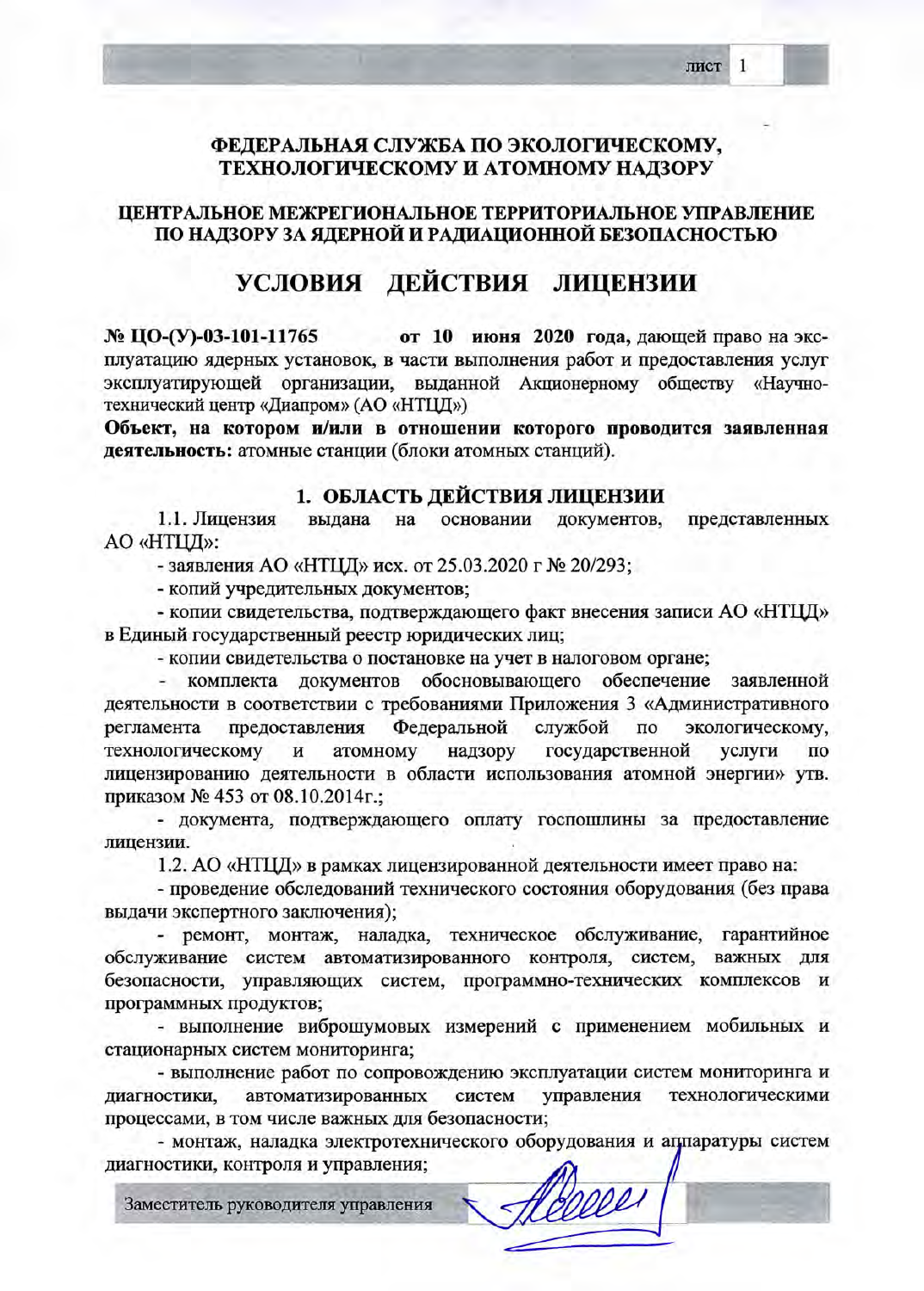IIO-(Y)-03-101-11765 Условия действия лицензии

лист 2

125411

- выполнение работ по ремонту оборудования автоматизированных систем управления технологическими процессами;

- проведение неразрушающего контроля материалов и систем оперативной диагностики оборудования;

- выполнение контроля качества работ;

-разработку производственно-технологической документации на вышеперечисленные работы;

- разработку проектов производства работ и проектов организации работ на вышеперечисленные работы.

1.3. АО «НТЦД» в рамках настоящей лицензии имеет право на выполнение и предоставление услуг эксплуатирующей организации, имеющей работ соответствующие (на эксплуатацию) лицензии Ростехнадзора.

#### 2. ОБЩИЕ ТРЕБОВАНИЯ И УСЛОВИЯ

2.1. АО «НТЦД» (далее - Предприятие) обязано обеспечить выполнение работ по лицензированной деятельности с соблюдением:

- законов и иных нормативных правовых актов Российской Федерации в области использования атомной энергии;

- критериев и требований по безопасности, установленных нормами и правилами, руководствами, методиками и инструкциями (далее - нормативная документация), относящихся к сфере деятельности Ростехнадзора, в части, касающейся лицензированной деятельности;

- требований государственных и отраслевых стандартов, нормативной, конструкторской и производственно-технологической документации;

- требований программ обеспечения качества (ПОК);

- требований настоящих Условий действия лицензии (далее - Условия).

2.2. Предприятие обязано в срок до 30 дней от даты получения лицензии представить в отдел, осуществляющий надзор, копии соответствующих распорядительных документов:

- о введении ее в действие;

- о назначении должностных лиц, ответственных за выполнение Условий.

Предприятие обязано обеспечивать проведения условия для  $2.3.$ представителями Ростехнадзора инспекций и другой служебной деятельности, обусловленной руководящими документами Ростехнадзора, представлять им необходимую документированную информацию, относящуюся к лицензированной деятельности.

2.4. Предприятие обязано поддерживать производственно-технологический потенциал, численность и квалификацию персонала на уровне, достаточном для обеспечения качества лицензированной деятельности.

2.5. При вводе в действие новых нормативных документов и изменении действующих, Предприятие обязано обеспечить изучение и проверку знаний новых норм и правил у персонала осуществляющего лицензированную деятельность.

2.6. При изменении требований действующих и вводе в действие новых нормативных документов. Предприятие обязано проводить анализ влияния на качество выполняемых работ по лицензированной деятельности выявленных

Vaxe

Заместитель руководителя управления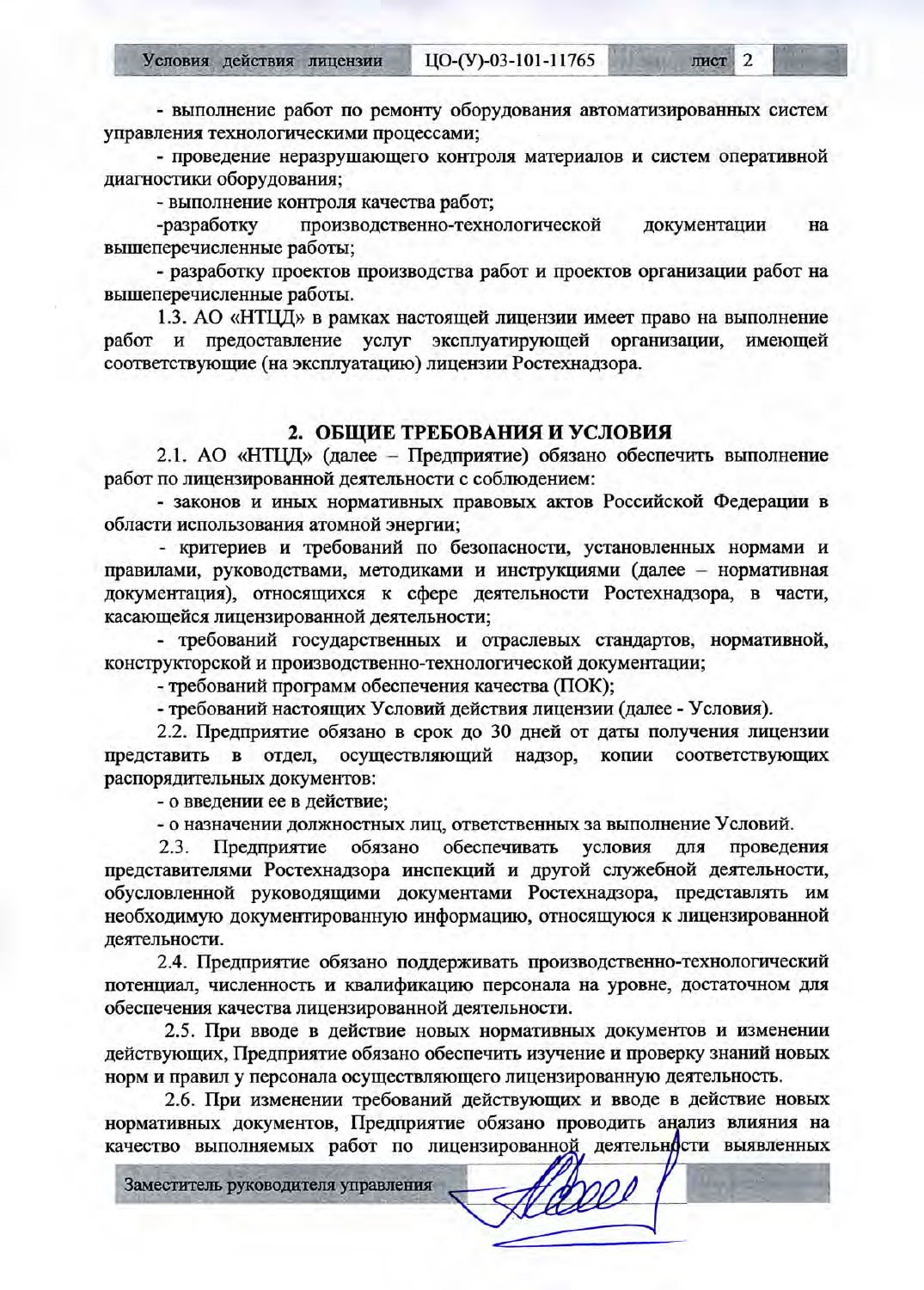отступлений от новых требований, разрабатывать и реализовывать мероприятия по устранению отступлений, влияющих на качество.

2.7. Предприятие обязано обеспечить метрологическую поверку, испытания и аттестацию применяемых средств измерений и контроля в органах Федерального агентства по техническому регулированию и метрологии по составу, параметрам и в сроки, установленные нормативными документами.

2.8. Предприятие обязано перед началом работ на конкретном объекте, соответствующего межрегионального Отдел инспекций уведомить ядерной и радиационной территориального управления  $\overline{a}$ надзору  $3a$ безопасностью (далее - МТУ по надзору за ЯРБ) Ростехнадзора о дате начала работ на объекте и о наличии лицензии.

2.9. Предприятие обязано информировать Центральное межрегиональное территориальное управление по надзору за ядерной и радиационной безопасностью (далее - Центральное МТУ по надзору за ЯРБ) Ростехнадзора о новых сведениях или об изменении представленных на этапе получения лицензии сведений, в течение 15 рабочих дней со дня получения новых сведений либо изменения имеющихся сведений.

2.10. При реорганизации юридического лица (лицензиата) в форме преобразования, изменении его местонахождения или наименования, предприятие обязано в течение 15 рабочих дней подать в Центральное МТУ по надзору за ЯРБ Ростехнадзора заявление о переоформлении лицензии. Ранее выданная лицензия подлежит возврату в Центральное МТУ по надзору за ЯРБ Ростехнадзора.

#### 3. СПЕЦИАЛЬНЫЕ ТРЕБОВАНИЯ И УСЛОВИЯ

3.1. Предприятие несет ответственность за нарушение законодательства Российской Федерации в области использования атомной энергии в соответствии со статьями 37 и 61 Федерального закона «Об использовании атомной энергии» № 170-ФЗ от 21.11.1995г.

3.2. Государственный надзор за выполнением Предприятием требований настоящих Условий осуществляет Отдел по надзору за строительством, монтажом и изготовлением оборудования для ЯРОО Центрального МТУ по надзору за ЯРБ Ростехнадзора. Надзор за деятельностью Предприятия на объектах, на которых выполняются работы, осуществляют Отделы инспекций на объектах соответствующих МТУ по надзору за ЯРБ Ростехнадзора.

3.3. В срок до 15 февраля Предприятие обязано представлять в Центральное МТУ по надзору за ЯРБ Ростехнадзора:

- годовой отчет об объемах выполненных работ в рамках лицензированной деятельности с исчерпывающей информацией об их качестве (претензии, рекламации и пр.);

- отчет о выполнении настоящих Условий;

- сведения об организациях, которые в течение отчетного периода предоставляли услуги при осуществлении лицензированной деятельности и наличии у них соответствующих лицензий Ростехнадзора.

Заместитель руководителя управления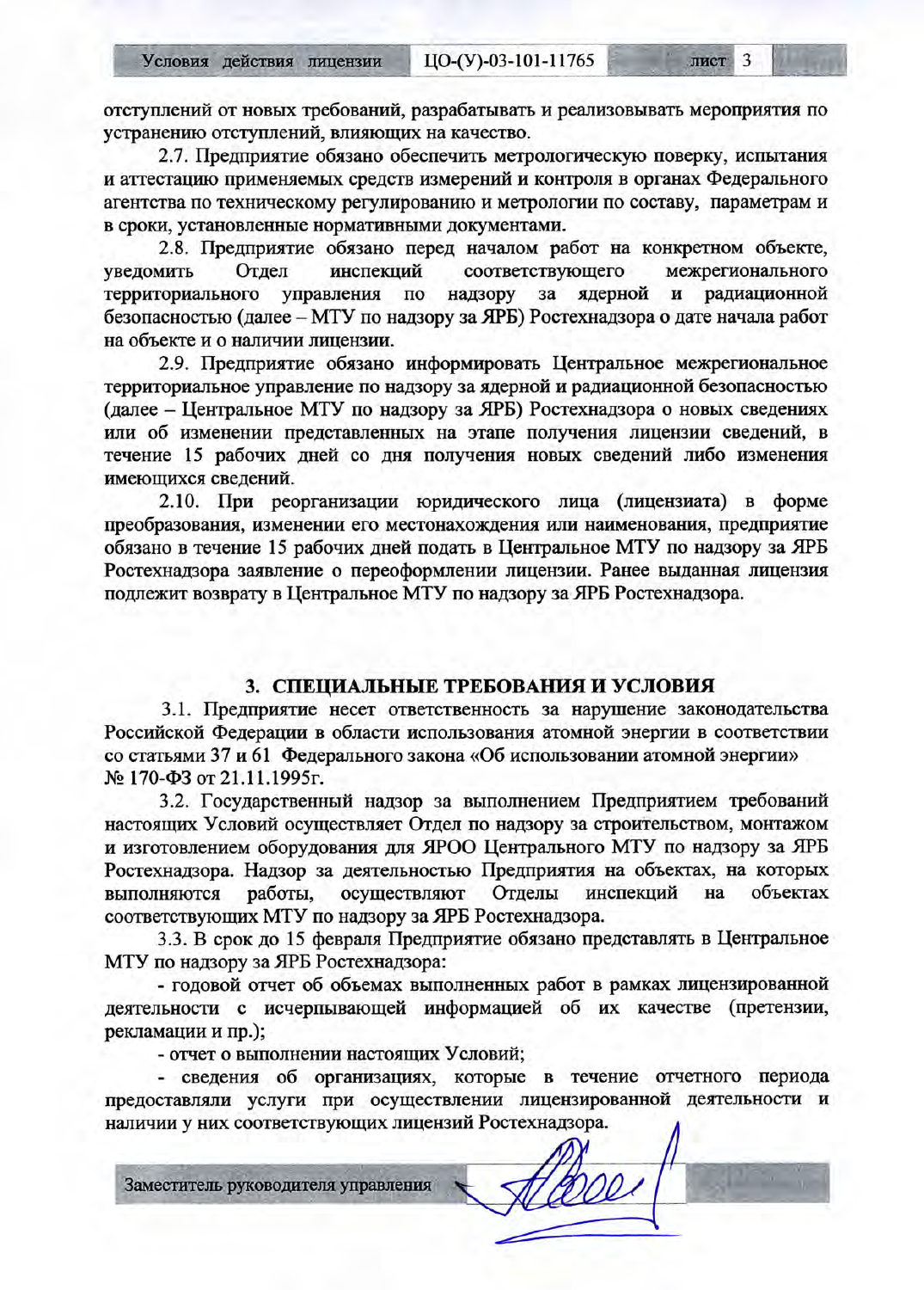3.4. Настоящие Условия могут изменяться по заявлению Предприятия или по инициативе Федеральной службы по экологическому, технологическому и атомному надзору.

3.5. Лицензия не подлежит передаче другому лицу, ее действие не распространяется на других лиц, осуществляющих деятельность совместно с лицензиатом, в том числе по договору о сотрудничестве, а также на юридических лиц, одним из учредителей которых является лицензиат.

3.6. Действие лицензии прекращается при ликвидации или реорганизации Предприятия.

3.7. Центральное МТУ по надзору за ЯРБ Ростехнадзора может в одностороннем порядке приостановить действие, аннулировать лицензию или откорректировать Условия ее действия в случаях:

- несоблюдения настоящих Условий;

-выявления неизвестных факторов, ранее снижающих качество лицензированной деятельности;

- невыполнения Предприятием предписаний об устранении выявленных нарушений настоящих Условий.

Robel (A.A. COKONOB **WHECKOMY** Заместитель руководителя управления ДЛЯ РЕГИСТРАЦИИ ІНЦЕНЗИЙ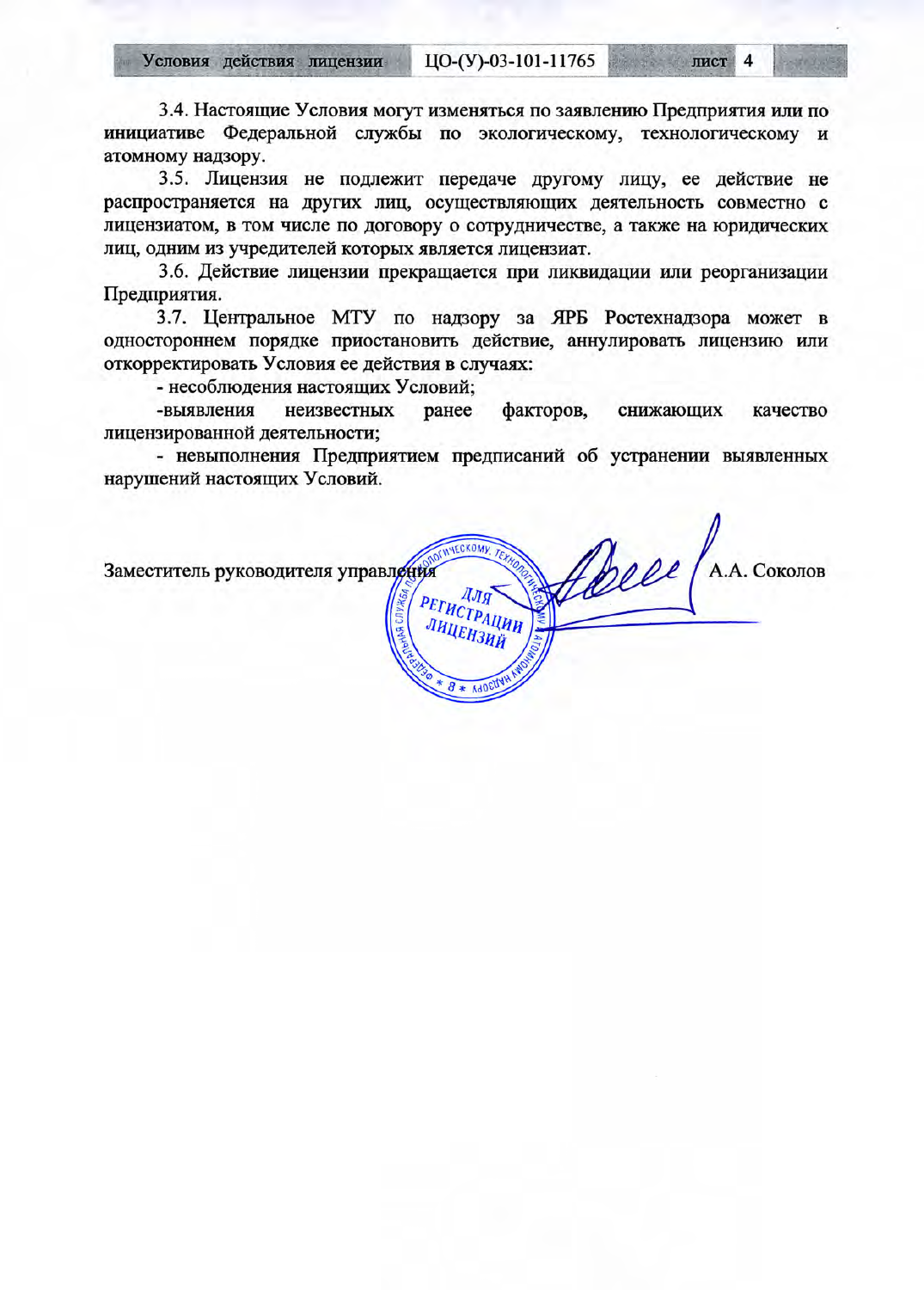#### FEDERAL ENVIRONMENTAL, INDUSTRIAL AND NUCLEAR SUPERVISION SERVICE OF RUSSIA

# **LICENSE**

**Registration Number** TsO-(U)-03-101-11765 dated June 10, 2020

**License is given** to Joint-Stock Company "Scientific-Technical Center "Diaprom" (JSC "STCD")

**Location of License Holder**: 249031, Kaluga oblast., Obninsk, ul. Korolyova, 6, room 22-23, ch. zd. 2V, floor 2

|  | <b>Primary State Registration Number of legal entity (PSRN)</b> | 1047796010206 |
|--|-----------------------------------------------------------------|---------------|
|  |                                                                 |               |

**Individual Taxpayer Number of taxpayer** 7721502754

**License gives the right to** nuclear installations operation

**Object of activities**: nuclear plants (nuclear plant units)

**Ground to grant a license**: application No. 20/293 dated 25. 03.2020, Decision of Central Inter-Regional Territorial Administration on Federal Environmental, Industrial and Nuclear Supervision Service No. 11765 dated 10.06.2020

**License is valid** to June 10, 2025

*License is effective upon observance of enclosed License effective terms, which are integral part of the License*

**Head of Licensing Agency A.I. Nazarov**

Series AV NO. 240894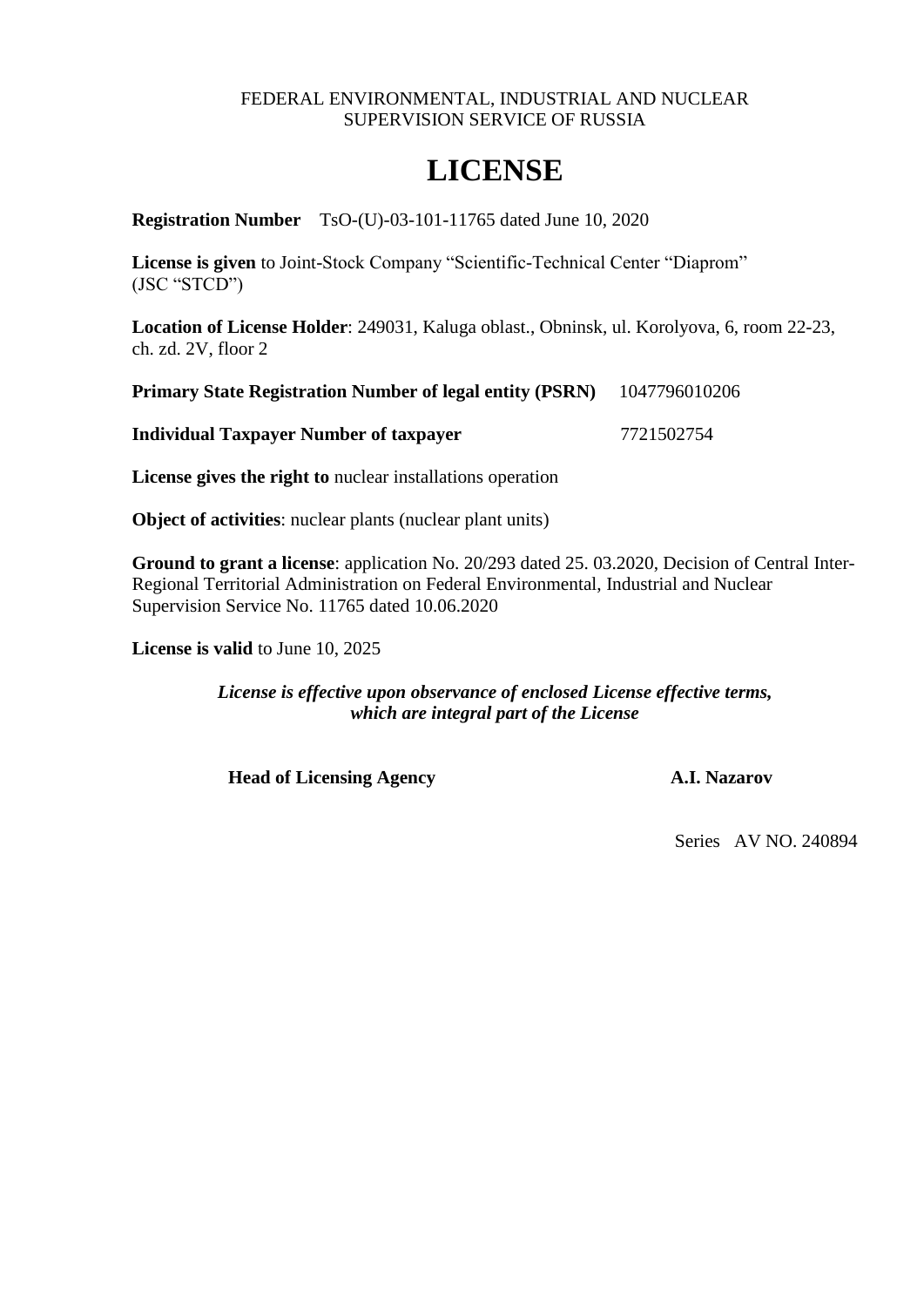### FEDERAL ENVIRONMENTAL, INDUSTRIAL AND NUCLEAR SUPERVISION SERVICE OF RUSSIA

Central Interregional Territorial Department for Nuclear and Radiation Safety Supervision

#### TERMS OF LICENSE VALIDITY

TsO-(U)-03-101-11765 dated June 10, 2020 giving the right of operating nuclear installations in part of work performance and service provision granted to Joint-Stock Company "Scientific-Technical Center "Diaprom"

# (JSC "STCD")

#### **The object where or in relation to which the specified activities are performed**: nuclear plants (nuclear plant units)

#### 1 SCOPE OF LICENSE APPLICATION

1.1. The License is given on the basis of the following documents, provided by JSC "STCD":

- An application by JSC "STCD" from 25.03.2020 or. №20/292;
- Copies of the constituent documents:
- Copies of a certificate proving the fact of JSC "STCD" state registration in the Unified State Register of Legal Entities;
- Copies of a certificate of registration with the Tax Office;
- A package of documents justifying the provision of specified activities in accordance with the requirements by Appendix 3 "Administrative regulations on the provision of state service of licensing the activities in the nuclear energy field by the Federal environmental, industrial and nuclear supervision service of Russia" put into effect by Order №453 from 08.10.2014;
- The document confirming the payment of a state tax for issuance of the license.

1.2. Within the framework of licensed activities, JSC "STCD" is authorized to perform the following types of activities:

- Performing inspections of the technical state of equipment (without the right of issuing expert findings);
- Repairs, installation, setting up, technical maintenance, warranty maintenance of automated control systems, safety-critical systems, control systems, hardware and software complexes and software products;
- Vibration and noise measurements using the portable and fixed monitoring systems,
- Maintenance and support of monitoring and diagnostic systems and of instrumentation and control systems, including safety-critical systems;
- Installation and setup of electric and technical equipment and equipment for the monitoring, control and diagnostic systems;
- Repairs of equipment for instrumentation and control systems;
- Execution of non-destructive control of materials and equipment on-line diagnostic systems;
- Execution of work quality monitoring;
- Development of design and technical documentation for the above-specified activities;
- Development of organization and execution projects for the above-specified activities.

# **2. GENERAL REQUIREMENTS AND CONDITIONS**

2.1 JSC "STCD" (hereafter – the Company) must execute the work within the framework of licensed activities with respect to:

- laws and other regulatory legal acts of the Russian Federation in the nuclear energy field;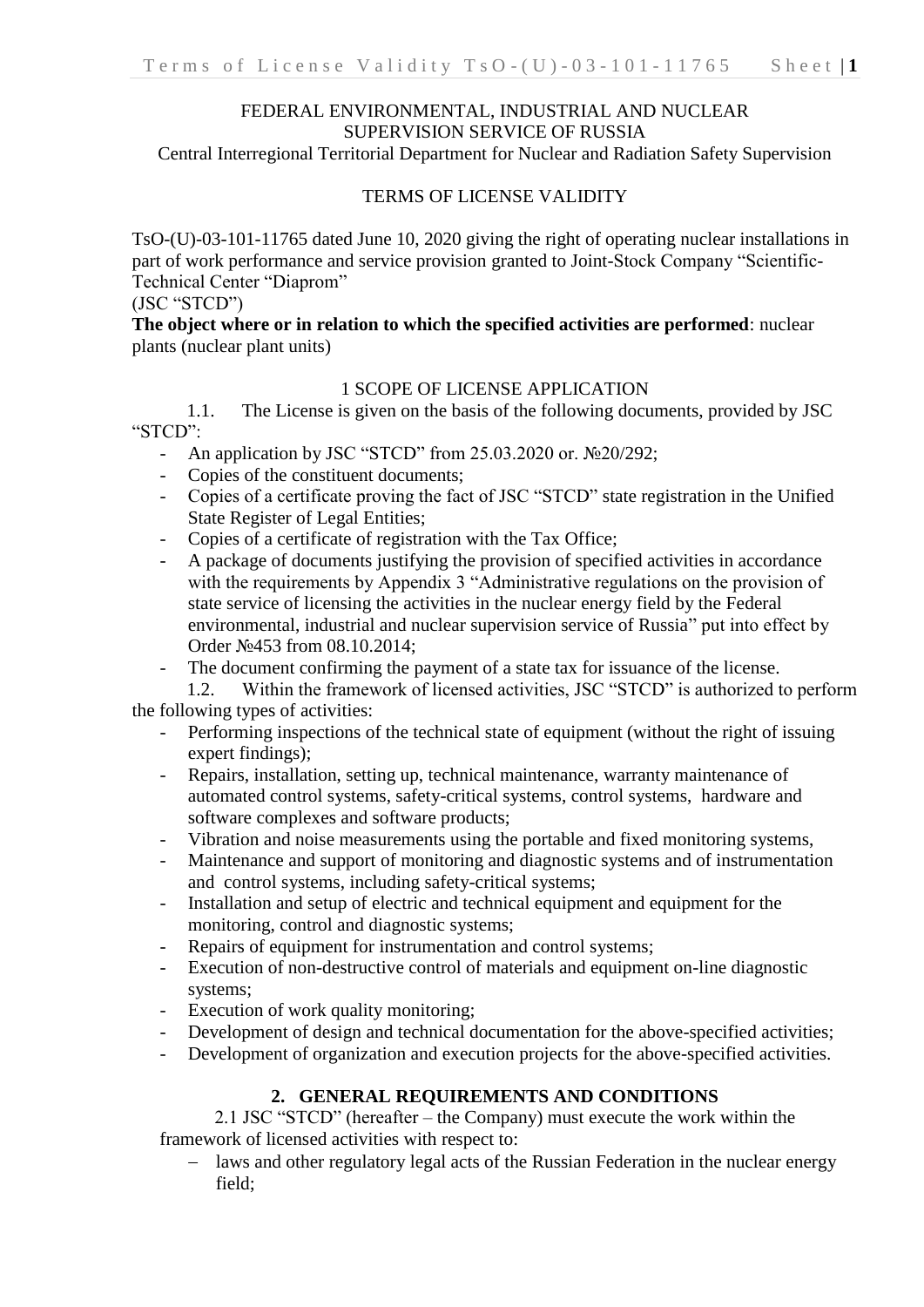- safety criteria and requirements, specified in the regulations and rules, manuals, methodologies and instructions (hereafter – "regulatory documents") related to the scope of Rostekhnadzor activities in part of licensed activities;
- national, industry-specific standards, technological documentation and regulatory documents specifying the requirements to quality and safety of manufactured equipment;
- requirements specified in the quality assurance program (QAP);
- requirements specified in the present Terms.

2.2 Within 30 workdays since being granted the license, the Company has to provide copies of the corresponding administrative documents to the supervising department:

- about putting the license into effect;

- about the appointment of executives responsible for the compliance with the Terms.

2.3 The Company has to provide the conditions for the inspections and other professional activities by Rostekhnadzor representatives, specified in the guiding documents of Rostekhnadzor and provide all the necessary documented information related to the licensed activities.

2.4 The Company has to support the manufacturing and technological capacities and such an amount and the level of qualification of the staff that is required for ensuring the quality of performance of licensed activities.

2.5 In case of putting into effect or modifying its regulatory documents, the Company has to organize the assessment of knowledge of new rules and regulations by the staff members responsible for the execution of licensed activities.

2.6 In case of putting into effect or modifying its regulatory documents, the Company has to assess their effect on the quality of execution of the licensed activities, analyze the found deviations from new requirements, develop and implement measures to correct the deviations that impact the quality.

2.7 The Company has to ensure metrological calibration, tests and assessment of the applied tools of measurement and monitoring in the Federal Agency for Technical Regulation and Metrology in relation to the composition, parameters and within the period specified in the regulatory documents.

2.8 Before the start of work at a particular object, the Company has to inform the Department for Inspections of a corresponding Interregional Territorial Department for Nuclear and Radiation Safety Supervision (hereafter –ITD for NRS supervision) about the starting date of work at the object and the availability of the license.

2.9 The Company has to inform the Central Interregional Territorial Department for Nuclear and Radiation Safety Supervision (hereafter – Central ITD for NRS supervision) about the additions or modifications to the information provided at the stage of getting a license within a period of 15 workdays since getting the new or modifying the existing information.

2.10 In case of re-structuring the legal entity (license holder) in form of transformation, changing its location and name, the Company has to submit an application to the Central ITD for NRS supervision about reissuing the license within 15 workdays. The previously issued license is to be returned to the Central ITD for NRS supervision by Rostekhnadzor.

# **3. SPECIAL REQUIREMENTS AND CONDITIONS**

3.1 The Company is fully responsible for breaching the laws of the Russian Federation in the nuclear energy field in accordance with articles 37 and 61 of the Federal Law "About the use of nuclear energy" №70-FL form 21.11.1995.